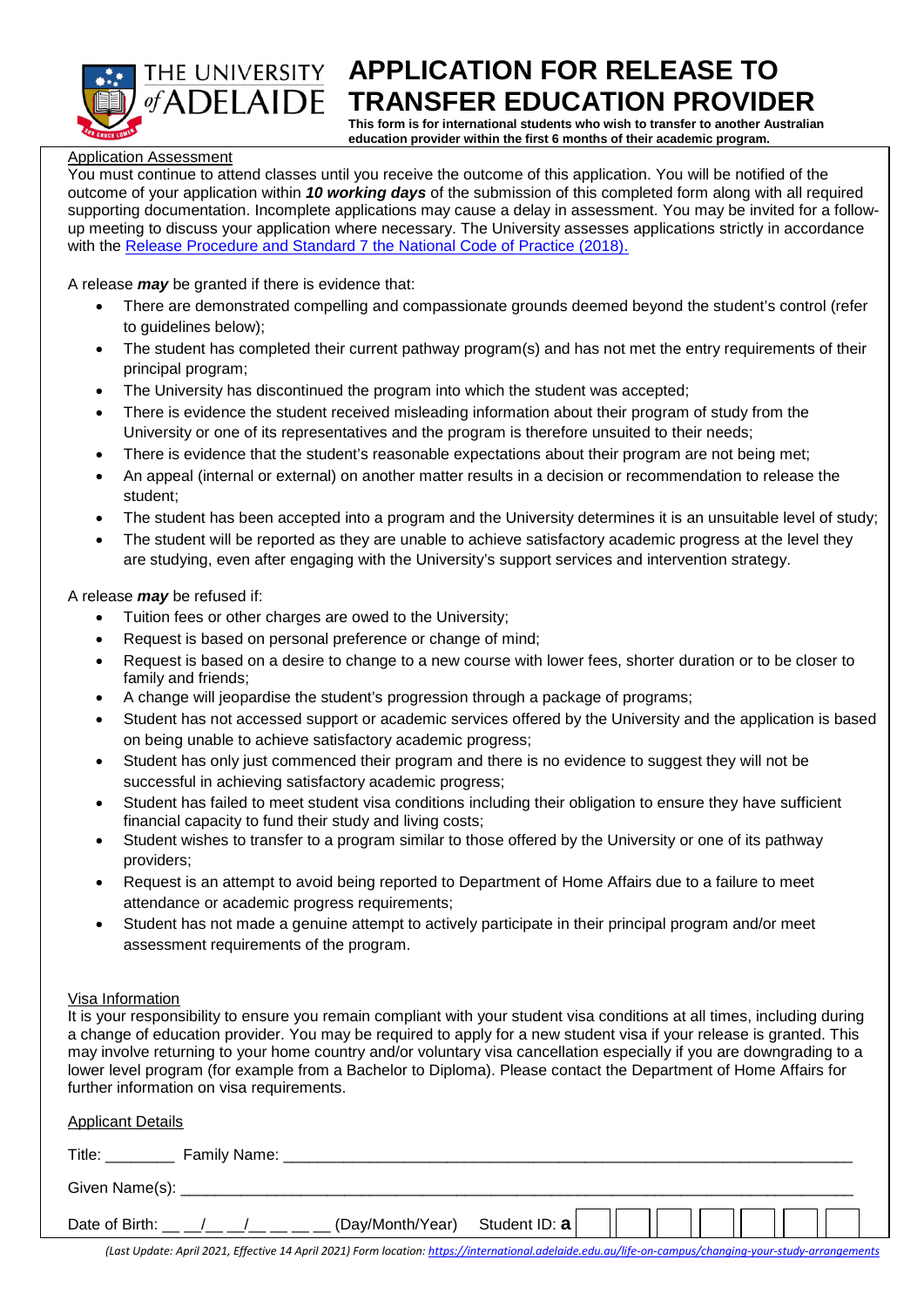

#### **APPLICATION FOR RELEASE TO**  THE UNIVERSITY of ADELAIDE **TRANSFER EDUCATION PROVIDER**

**This form is for international students who wish to transfer to another Australian education provider within the first 6 months of their academic program.**

| Current Program Start Date (Check your CoE): __ _/__ _/_ __ __ __ __ (Day/Month/Year)                                                                                                                                                                                                                                  |                                |  |  |
|------------------------------------------------------------------------------------------------------------------------------------------------------------------------------------------------------------------------------------------------------------------------------------------------------------------------|--------------------------------|--|--|
|                                                                                                                                                                                                                                                                                                                        |                                |  |  |
|                                                                                                                                                                                                                                                                                                                        | Office<br>Use Only             |  |  |
|                                                                                                                                                                                                                                                                                                                        | - Docs<br>Sighted/<br>Received |  |  |
| <b>Submission Checklist</b>                                                                                                                                                                                                                                                                                            |                                |  |  |
| Copy of valid and current offer from new education provider (program must not have commenced)<br>1.                                                                                                                                                                                                                    |                                |  |  |
| 2.<br>Supporting documents                                                                                                                                                                                                                                                                                             |                                |  |  |
| 3. Sponsored students only: if you have a financial guarantee from a sponsoring organisation or home<br>government you must provide written permission from your sponsor.                                                                                                                                              |                                |  |  |
| 4. Students under 18 only: you must provide written consent from parent/ legal custodian supporting your<br>transfer AND written evidence that your new provider will accept responsibility for approving<br>your accommodation, support, and general welfare arrangements                                             |                                |  |  |
| 5. Personal statement. State your reasons for wishing to transfer to another provider below or provide a<br>written statement as an attachment.<br>(If you are seeking release on the basis of compelling/compassionate circumstances beyond<br>your control you must also provide relevant supporting documentation.) |                                |  |  |
|                                                                                                                                                                                                                                                                                                                        |                                |  |  |
|                                                                                                                                                                                                                                                                                                                        | Date of<br>receipt             |  |  |
|                                                                                                                                                                                                                                                                                                                        |                                |  |  |
|                                                                                                                                                                                                                                                                                                                        |                                |  |  |
|                                                                                                                                                                                                                                                                                                                        |                                |  |  |
|                                                                                                                                                                                                                                                                                                                        |                                |  |  |
|                                                                                                                                                                                                                                                                                                                        |                                |  |  |

By signing this form you agree to be released from your University of Adelaide program(s) which, if approved, results in discontinuation of your enrolment and cancellation of your CoE, which may have implications for your student visa. Should you wish to return to the University of Adelaide at a later date, you will need to lodge a new application.

**Student Signature**: \_\_\_\_\_\_\_\_\_\_\_\_\_\_\_\_\_\_\_\_\_\_\_\_\_\_\_\_\_\_\_\_\_\_\_\_\_\_\_\_\_\_\_\_\_\_\_\_ **Date**: \_\_ \_\_/\_\_ \_\_/\_\_ \_\_ \_\_ \_\_